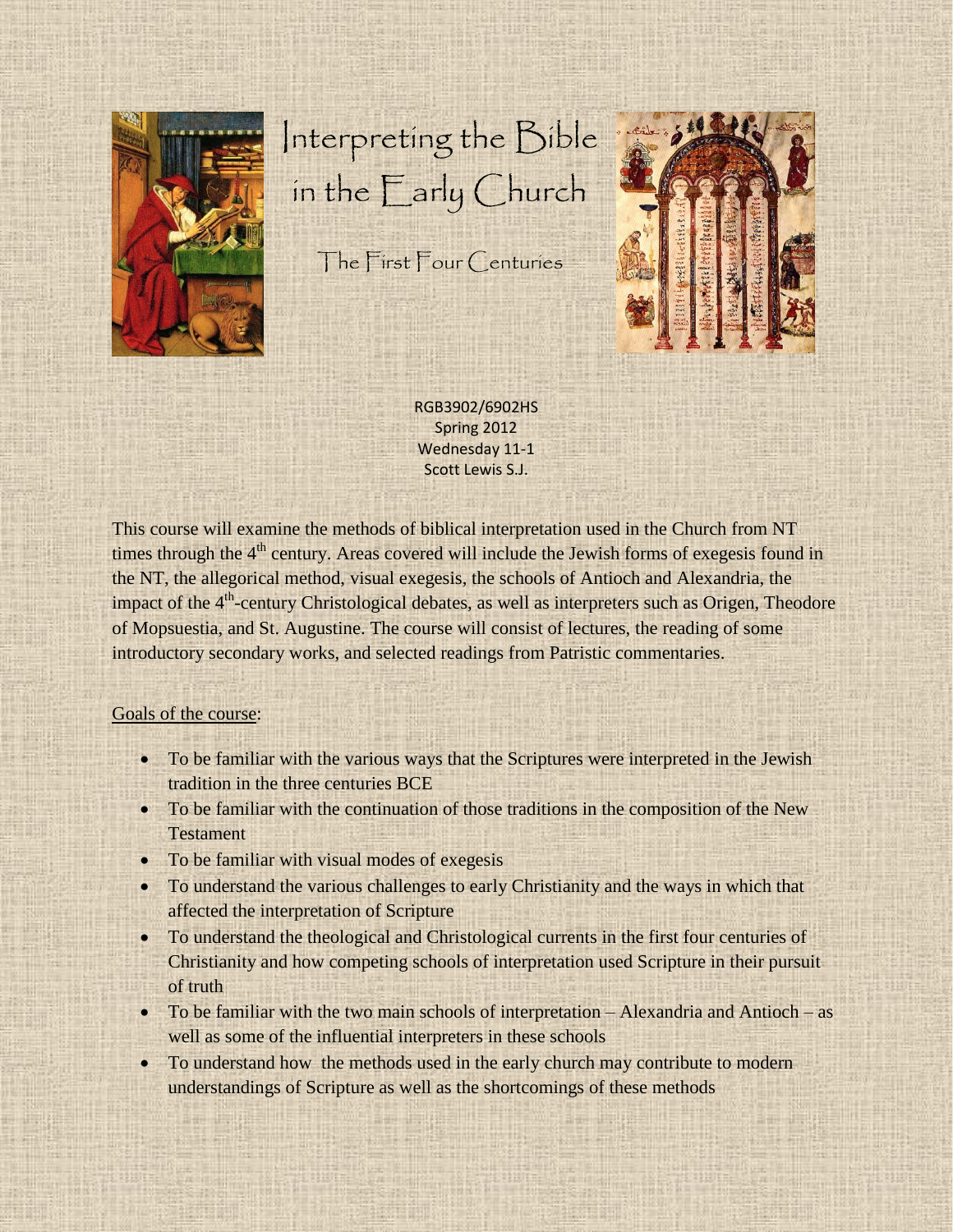## **Course Requirements**:

**RGB3902**: 2 short essays/exegetical papers to be assigned (40% of grade). The final assignment will be an extended essay of 7-10 pages on a topic to be assigned (60% of grade). All readings will be done before class.

**RGB6902:** AD students will meet in several sessions outside of normal class time. In addition to the readings for RGB3902, Manlio Simonetti's book will be read along with some articles that will be made available. The readings will be discussed in these seminar sessions (participation 20% of grade). There will be a final research paper of 20-30 pages on a topic to be approved by the professor. This will be due on August 15, 2012.

All assignments and handouts will be posted on Blackboard. You will access it through your own [portal.utoronto.ca](file:///J:/Documents/Bible%20and%20Violence/portal.utoronto.ca) page with your UTORid. Please see the attached page with instructions for logging in. The text-only version of the weekly PowerPoint presentation will also be posted on this website. Please note that I cannot provide internet assistance of any sort.

By taking this course students agree that all written assignments may be subject to submission to Turnitin.com for the detection of plagiarism. Turnitin.com incorporates all submitted papers in their reference database solely for the purpose of detecting plagiarism. For more information and an explanation of the terms of service, please see<http://www.utoronto.ca/ota/programmes.html>

**Please do not** forward your UTOR email to a Hotmail, Gmail, or yahoo mail account. These providers automatically filter email from UTOR addresses into a junk mail folder or they are bounced back to the sender. It is your responsibility to enter a valid UTOR email address in ROSI and to check your account regularly.

My telephone number is 922-5474 ext. 256 (office). E-mail: [scott.lewis@utoronto.ca](mailto:scott.lewis@utoronto.ca) Web page: [www.newtestamentworld.org](http://www.newtestamentworld.org/) Required Texts:

Robert M. Grant and David Tracy. *A Short History of the Interpretation of the Bible*. 2nd, revised and enlarged ed. London: SCM Press, 1984.

Manlio Simonetti. *Biblical Interpretation in the Early Church: An Historical Introduction to Patristic Exegesis* Edinburgh: T & T Clark, 2002. **(AD students)**

John J. O'Keefe and R.R. Reno. *Sanctified Vision: An Introduction to Early Christian Interpretation of the Bible*. Baltimore: The Johns Hopkins University Press, 2005.

Karlfried Froehlich *Biblical Interpretation in the Early Church*. Minneapolis: Fortress, 1980.

RSV or NRSV version of the Bible.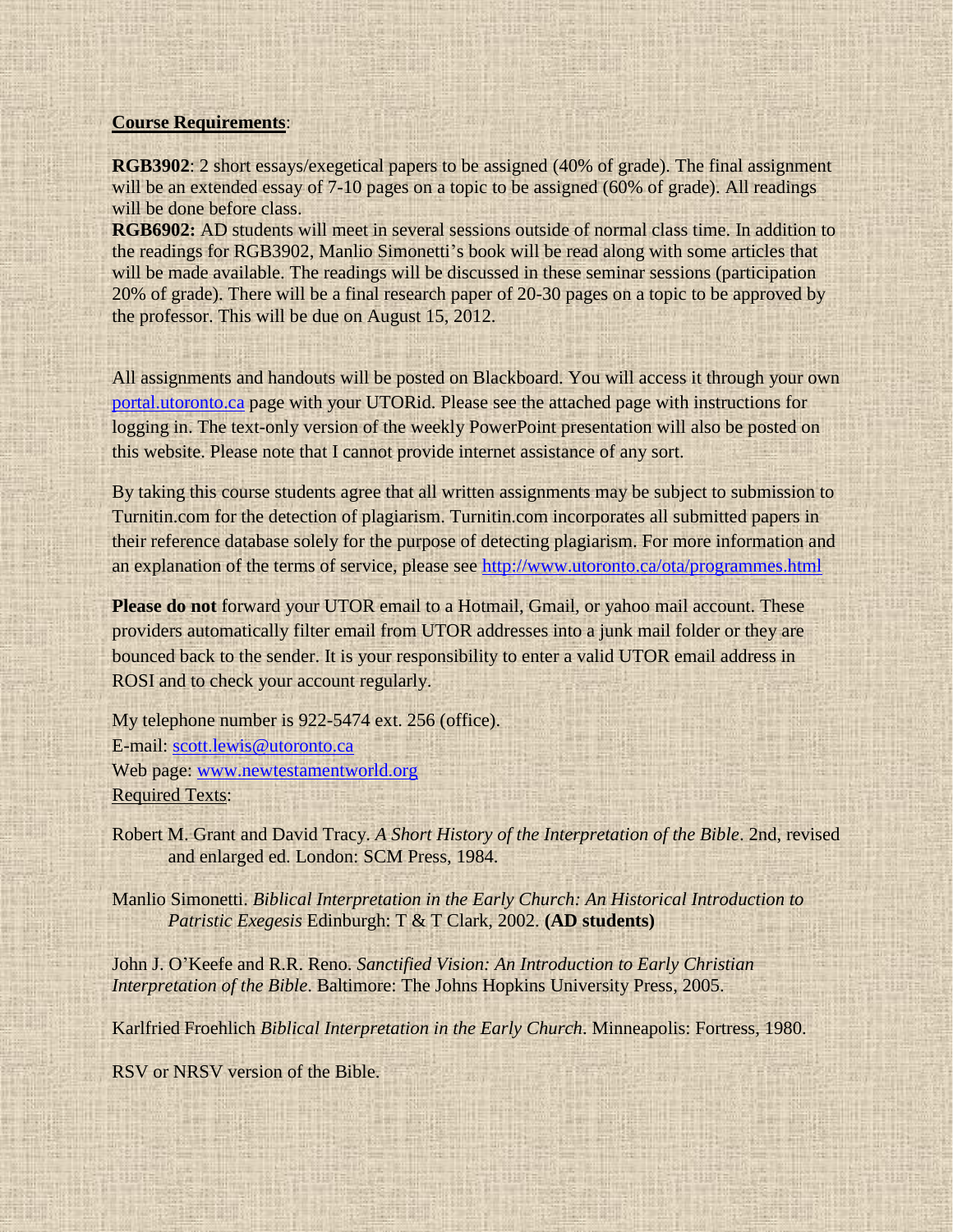There will also be some material that will be available via download and/or photocopy.

## Extended Bibliography:

- Augustine, St. "The Literal Meaning of Genesis." In Ancient Christian Writers, 41 and 42. New York: Paulist (Newman) Press, 1982.
- Blowers, Paul M. . "Interpreting Scripture." In *The Cambridge History of Christianity*, edited by Augustine Cassidy and Frederick W. Norris, 618-636. Cambridge: Cambridge University Press, 2007.
- Brown, Peter. *The World of Late Antiquity: Ad 150-750.* New York: W.W. Norton, 1989.

Crouzel, Henri. *Origen*. Edinburgh: T & T Clark, 1989.

- Dungan, David L. *Constantine's Bible: Politics and the Making of the New Testament*. Minneapolis: Fortress Press, 2007.
- Fowl, Stephen E. *The Theological Interpretation of Scripture*. Cambridge, MA: Blackwell, 1997.
- Hauser, Alan J. and Duane F. Watson, eds., ed. *A History of Biblical Interpretation. The Ancient Period*. Vol. 1. Grand Rapids, MI: Eerdmans, 2002.

Kannengiesser, Charles. *Handbook of Patristic Exegesis*. Leiden: Brill, 2006.

- Kugel, James L. . *Traditions of the Bible. A Guide to the Bible as It Was at the Start of the Common Era*. Cambridge, MA: Harvard University Press, 1998.
- Kugel, James L. and Rowan A. Greer. *Early Biblical Interpretation* Library of Early Christianity, Edited by Wayne A. Meeks. Philadelphia: Westminster, 1986.
- Longenecker, Richard N. *Biblical Exegesis in the Apostolic Period*. 2nd ed. Grand Rapids, MI/Vancouver: Eerdmans/Regent College, 1999.

McLeod, Frederick. *Theodore of Mopsuestia*. London: Routledge, 2007.

- Neusner, Jacob. *Rabbinic Literature and the New Testament*. Valley forge, PA: Trinity Press International, 1994.
- Norris, Richard A. Jr. . *The Song of Songs: Interpreted by Early Christian and Medieval Commentators* Church's Bible, Edited by Robert Louis Wilken. Grand Rapids, MI: Eerdmans, 2003.
- O'Keefe, John and R.R. Reno. *Sanctified Vision: An Introduction to Early Christian Interpretation of the Bible*. Baltimore: Johns Hopkins, 2005.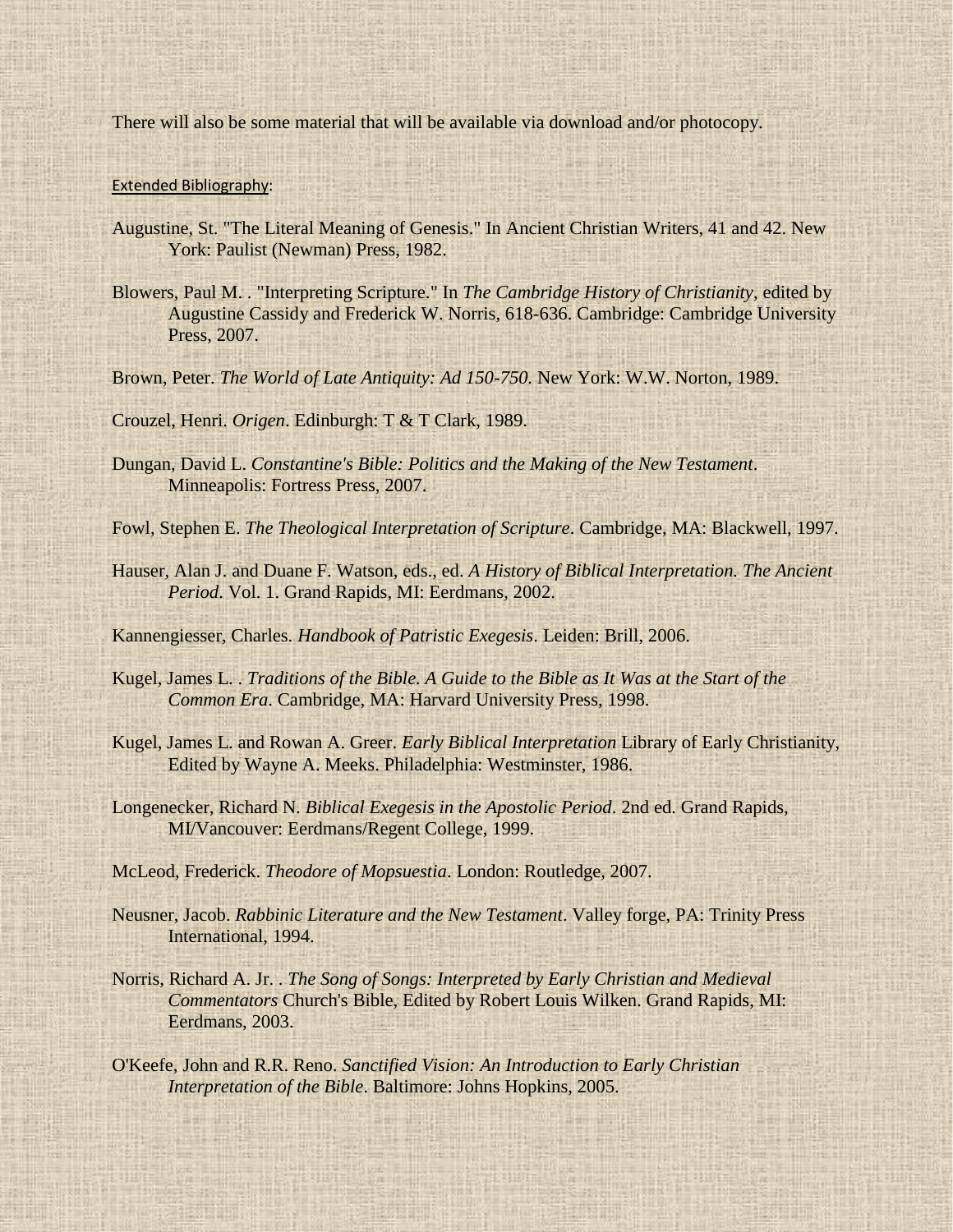Origen. "The Song of Songs, Commentary and Homilies." In Ancient Christian Writers, 26. New York: Paulist (Newman) Press, 1957.

\_\_\_\_\_\_\_\_. "Homilies on Numbers." In Ancient Christian Texts, edited by Christopher A. Hall. Downers Grove: IVP Academic, 2009.

\_\_\_\_\_\_\_\_. "On First Principles." G.W. Butterworth, trans. Gloucester: Peter Smith Publications, 1973.

- Mopsuestia, Theodore of. "Commentary on the Gospel of John." In Ancient Christian Texts, edited by Joel Elowsky. Downers Grove: IVP Academic, 2010.
- Sawyer, John F.A. *Sacred Languages and Sacred Texts*. London and New York: Routledge, 1999.

Smalley, Beryl. *The Bible in the Middle Ages*. 3rd ed. Oxford: Blackwell, 1984.

- Trigg, Joseph Wilson. *Origen: The Bible and Philosophy in the Third-Century Church*. London: SCM Press, 1983.
- Wallace-Hadrill, D.S. *Christian Antioch. A Study of Early Christian Thought in the East*. Cambridge: Cambridge University Press, 1982.
- Wilken, Robert Louis and Angela Russell Christman. *Isaiah: Interpreted by Early Christian and Medieval Commentators* Church's Bible, Edited by Robert Louis Wilken. Grand Rapids, MI: Eerdmans, 2007.
- Yarchin, William. *History of Biblical Interpretation. A Reader*. Peabody, MA: Hendrickson, 2004.

| January  | 11             | Jewish exegesis and interpretation from 300 BCE to 70 CE – Midrash,       |
|----------|----------------|---------------------------------------------------------------------------|
|          |                | Pesher, Sifra                                                             |
|          | 18             | Paul's exegesis and interpretation – typology, allegory, prophecy, and    |
|          |                | polemic                                                                   |
|          | 25             | The biblical interpretation of the Four Evangelists – prophecy, Messianic |
|          |                | fulfillment, Christology                                                  |
| February | 1              | Visual exegesis: Dura Europos and the Roman catacombs.                    |
|          | 8              | The challenge of the $2^{nd}$ century – Gnosticism and Marcion. Justin    |
|          |                | Martyr, Irenaeus, and Tertullian                                          |
|          | 15             | Background of Christological controversies: Arianism and the various      |
|          |                | attempts to define the relationship of Christ's humanity and divinity.    |
|          | 29             | Alexandria – the story of a magnificent city and even more magnificent    |
|          |                | Library; Alexandrian exegesis of Greco-Roman texts; Clement of            |
|          |                | Alexandria                                                                |
| March    | $\overline{7}$ | Alexandria – Origen, the first rigorous and systematic Christian          |